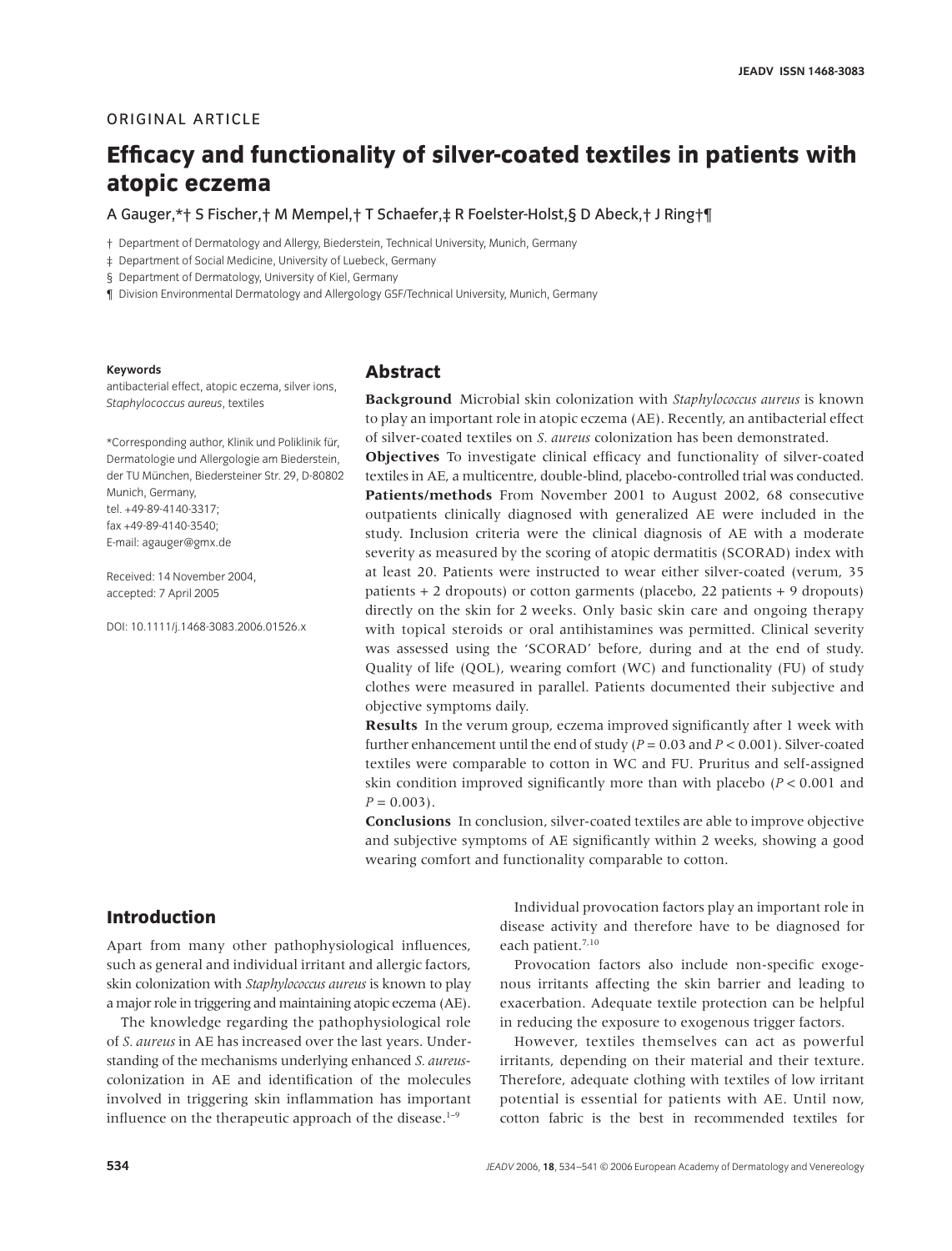patients with AE, which are also frequently used in the therapeutic management of the disease.<sup>11</sup>

Recently we demonstrated in a placebo-controlled study the antibacterial effect of silver-coated textiles on *S. aureus* colonization of affected sites (flexures of both elbows) in 15 patients diagnosed with localized AE.12 The reduction of *S. aureus* density was paralleled by improvement of eczema severity (local SCORAD).

Silver products have been under intensive investigation during recent years with special regard to wound healing. The antibacterial activity of silver is known as well as its low side-effect potential.13–15 The exact antimicrobial mechanisms of silver are not yet fully understood. Investigations with silver nitrate treatment and bacteria showed a detachment of the cytoplasm membrane from the cell wall. A remarkable electron-light region appeared in the centre of the cells, which contained condensed DNA molecules. The existence of elements of silver and sulphur in the electron-dense granules and cytoplasm detected by X-ray microanalysis suggested the antibacterial mechanism of silver: DNA lost its replication ability and the protein became inactivated after Ag<sup>+</sup> treatment.<sup>13</sup>

Therefore, silver textiles may offer new treatment modalities in AE with the two key advantages of showing broadspectrum antimicrobial activity with negligible drug resistance.16 Protective effects of comfortable clothes together with antibacterial effects may contribute to clinical improvement of AE by eliminating important trigger factors.

The aim of the present study was to investigate the clinical efficacy and functionality of silver-coated textiles with special regard to the wearing comfort in patients with generalized AE in a controlled study.

# **Materials and methods**

#### **Patients and study design**

From November 2001 to August 2002, 68 consecutive outpatients clinically diagnosed with generalized AE17 were included in the study. Two study centres, the Department of Dermatology and Allergy of the Technical University of Munich and the Department of Dermatology of the University of Kiel in Germany, participated in the trial. Inclusion criteria were the clinical diagnosis of AE with a moderate severity as measured by the SCORAD  $index<sup>18,19</sup>$  with at least 20. Patients under systemic or topical antibiotic treatment 4 weeks prior to the study period were excluded. Basic skin care with emollients was allowed, ongoing therapy with mild to moderate topical steroids [up to class III (Niedner)] was continued.<sup>20</sup> No topical immunomodulators (pimecrolimus or tacrolimus) were allowed in the study setting. In addition, no change

in topical steroid therapy was permitted during the study period. Patients were instructed to wear the study clothes daily directly on the skin over the 2-week period. It was recommended to wear them during the day like underwear and at night like a pyjama. Washing and cleaning behaviours were continued as usual. The textiles could be washed daily at 30 °C.

The study was performed as a prospective, randomized, placebo-controlled, double-blind trial. Study onset followed recruitment at once if inclusion criteria were fulfilled.

Of the 68 recruited patients, 37 were assigned to the verum and 31 patients to the placebo group. With 11 dropouts (16.2%) in total, the number of analysable patients was restricted to 57. Median age of all patients was 17.65 years with a predominance of female patients (66.7%). Family history of atopy was positive in 63% for allergic rhinoconjunctivitis (ARC), 40.4% for AE and 42.1% for allergic asthma (AA). The patients' history revealed ARC in 63.2% and AA in 33.3%. Most common individual provocation factors of AE were sweating (87.7%), exposure to wool (84.2%), heat (80.7%), psychological factors/stress (78.9%) and textiles/clothing in general (70.2%) (Table 1).

Patients were observed over a period of 2 weeks in total; evaluation visits were performed at initiation of the study,

|  | Table 1 Basic characteristics of participants |  |
|--|-----------------------------------------------|--|
|--|-----------------------------------------------|--|

|                        | Silver<br>$n = 35$ | Placebo<br>$n = 22$ | P     | <b>Total</b><br>$n = 57$ |
|------------------------|--------------------|---------------------|-------|--------------------------|
| Age (months)           | 214.7              | 207.1               | 0.78  | 211.8                    |
| Weight (kg)            | 39.7               | 41.1                | 0.91  | 40.3                     |
| Gender (female)        | 64.7               | 72.7                | 0.39  | 66.7                     |
| <b>SCORAD TO</b>       | 47.8               | 45.9                | 0.81  | 47.2                     |
| Extent-TO              | 36.5               | 31.5                | 0.38  |                          |
| Intensity-T0           | 9.4                | 8.9                 | 0.58  |                          |
| Subjective symptoms-T0 | 8.2                | 8.6                 | 0.58  |                          |
| QOL (DIELH) - TO       | 55.7               | 53.3                | 0.68  | 54.8                     |
| Family history of      |                    |                     |       |                          |
| <b>RCA</b>             | 68.6               | 54.5                | 0.29  | 63.2                     |
| AE                     | 51.4               | 22.7                | 0.051 | 40.4                     |
| Asthma                 | 40.0               | 45.5                | 0.69  | 42.1                     |
| Patient's history      |                    |                     |       |                          |
| <b>RCA</b>             | 48.6               | 31.8                | 0.21  | 42.1                     |
| Asthma                 | 34.3               | 31.8                | 0.85  | 33.3                     |
| Provocation factors    |                    |                     |       |                          |
| Wool                   | 91.4               | 72.7                | 0.08  | 84.2                     |
| Clothes in general     | 80.0               | 54.5                | 0.07  | 70.2                     |
| Sweating               | 88.6               | 86.4                | 1.0   | 87.7                     |
| <b>Heat</b>            | 82.9               | 77.3                | 0.73  | 80.7                     |
| Food                   | 48.6               | 68.2                | 0.12  | 56.1                     |
| Psychic/stress factors | 80.0               | 77.3                | 1.0   | 78.9                     |
| Animals                | 57.1               | 50.0                | 0.79  | 54.4                     |
| Pollen                 | 45.7               | 45.5                | 1.0   | 45.6                     |

T0, time of initiation; RCA, allergic rhinoconjunctivitis; AE, atopic eczema.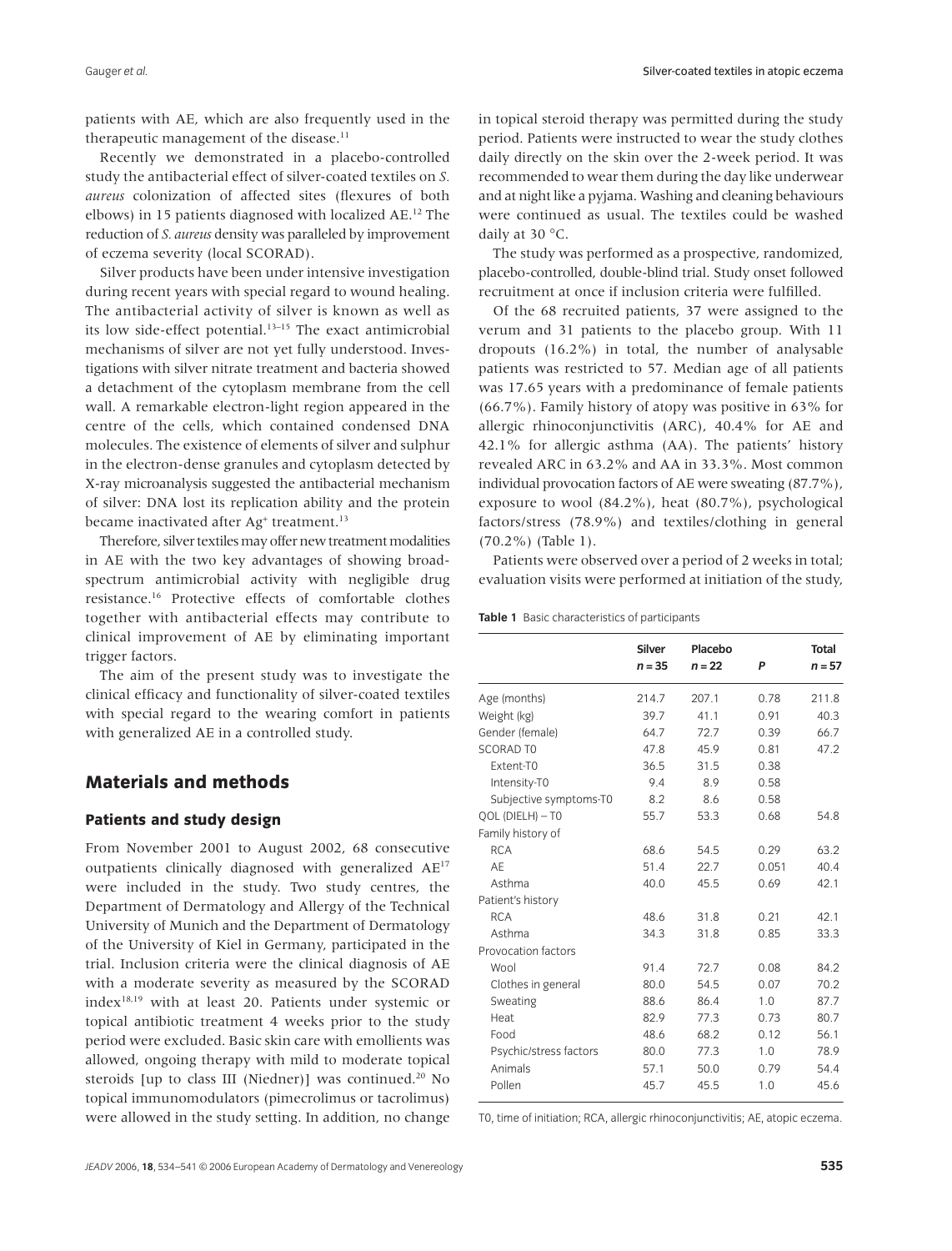after 1 week and at the end of study (week 2). Patients were not allowed to wear study textiles during their consultation. This measure was taken in order to eliminate the risk of recognizing the patient's affiliation to the study clothes by the investigator.

At the first visit, personal and family history was taken and dermatologic examination was performed. Disease severity was assessed using the SCORAD.18,19 This cumulative index combines objective (extent and intensity of different skin lesions) and subjective (daytime pruritus and sleep loss) criteria. Extent (A) of eczema lesions is assessed using the rule of nine; for intensity (B) five items are used: erythema (1), oedema/papulation (2), oozing/ crusts (3), excoriations (4), lichenification (5). Each item is graded on a 4-point scale:  $0 =$  absent,  $1 =$  mild,  $2 =$ moderate, 3 = severe. Daytime pruritus and sleep loss (C) are evaluated by the patient using a visual analogue scale from 0 to 10. The SCORAD is calculated by the following mathematical formula: SCORAD = A/5 + 7B/  $2 + C$ .

#### **Textiles**

As placebo, textiles made of pure cotton of equal size were used. Silver-coated textiles as verum (Padycare®) consisted of micromesh material (82% polyamide, 18% lycra) with woven silver filaments with a silver content of 20% in total. According to the body size of patients, different sizes of clothes were used: European sizes 98/104 up to 158/ 164 were used in children, size S(mall), M(edium) and L(arge) in adults. For infants, all-in-one suits size 74/80, for children and adults long-sleeved and long-legged clothes were chosen (see fig. A).

#### **Functionality, wearing comfort and quality of life**

To assess functionality and wearing comfort of the textiles, a specially designed questionnaire was used after 1 week as well as at the end of study and documented by the investigator. The questionnaire comprised information on objective and subjective symptoms (including sleep loss and pruritus) as well as functionality and wearing comfort of the clothes worn (Table 2).

In addition, patients were instructed to record daily pruritus intensity during day and night, sleep characteristics (sleep loss, frequency of waking up) and wearing comfort of study textiles during day and night. Furthermore, the status of the skin was recorded in a preprinted diary. Symptoms were recorded on a 10-point scale from  $0$  (= minimum) to  $10$  (= maximum) of symptoms. Patients were instructed to document any additional therapy for AE (topical or systemic) except basic skin care with emollients (i.e. topical coricosteroids or antihistamines).

| 1. | Wearing the study clothes, itching/pruritus has become<br>better                |
|----|---------------------------------------------------------------------------------|
|    | equal                                                                           |
|    | worse                                                                           |
| 2. | After 7 days of wearing the study clothes, eczema condition has become          |
|    | better                                                                          |
|    | equal                                                                           |
|    | worse                                                                           |
| 3. | Waking up during the night - while wearing the study clothes - has<br>decreased |
|    | not changed                                                                     |
|    | increased                                                                       |
| 4. | Study clothes on the skin are                                                   |
|    | conveniently soft                                                               |
|    | rough and scratchy                                                              |
|    | neither soft nor rough                                                          |
| 5. | Study clothes                                                                   |
|    | have a good temperature regulation                                              |
|    | lead to heat accumulation and sweating                                          |
|    | have no influence on temperature regulation                                     |
| 6. | Study clothes                                                                   |
|    | are comfortable during sportive activities                                      |
|    | become easily sweaty and stick to the skin                                      |
|    | are comparable to normal clothes when sweating                                  |
| 7. | After therapy with emoillents and cremes, study clothes are                     |
|    | comfortable                                                                     |
|    | uncomfortable                                                                   |
|    | neutral                                                                         |
| 8. | Stains in the study clothes                                                     |
|    | can be removed easily by an ordinary washing programme                          |
|    | can be removed by intensive treatment only                                      |
|    | cannot be removed even by intensive treatment                                   |
| 9. | When compared to normal textiles, study clothes dry after washing               |
|    | quicker                                                                         |
|    | equally                                                                         |
|    | slower                                                                          |

In addition, all other medications as well as all side-effects noted were documented in the diary.

For assessment of quality of life (QOL), a recently established questionnaire was answered at the beginning (T0), after 1 week (T1) and at the end of the study (T2). This 'German Instrument for the assessment of Quality of Life in Skin Diseases' (DIELH), comprises the main seven sections of QOL items in skin diseases: symptoms, psyche, everyday life, leisure, work, social environment and therapy<sup>21</sup>. Each section has different items (e.g. up to 22 items in section 'psyche' considering self-confidence, listlessness, sense of inferiority and others) which have to be assessed by the patient answering the question 'How much are you affected by/how much do you suffer from  $\ldots$  ?' using a 5-point scale: 1 = not at all; 2 = a little; 3 = moderately;  $4 =$  strongly;  $5 =$  very strongly. The DIELH has been proven to be representative for impairment of QOL in patients suffering from AE.12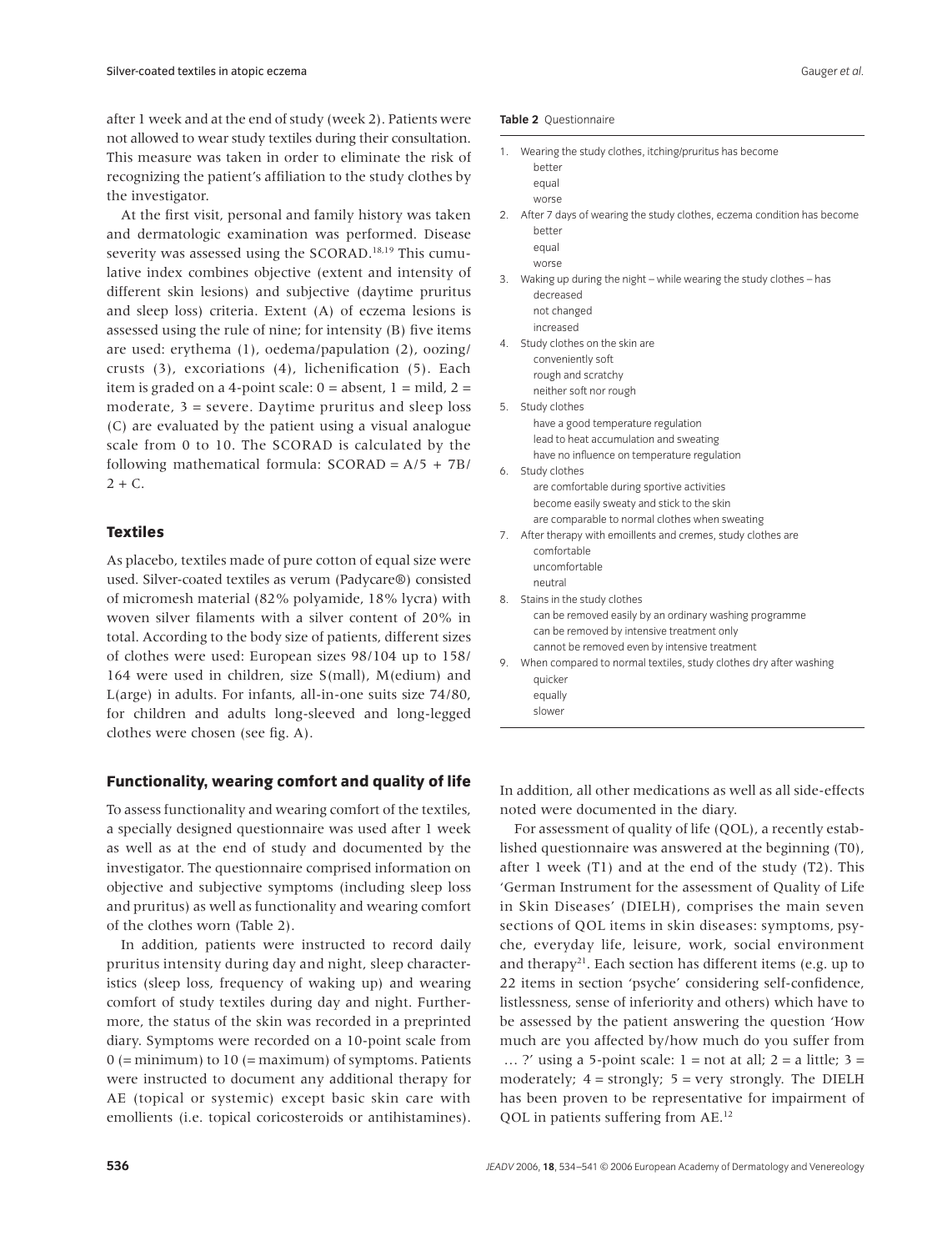

**fig. 1** General SCORAD (severity of eczema): significant improvement of general SCORAD after 1 week and after 2 weeks in the verum group (silver textiles). No statistical difference in the placebo group (cotton) between the condition before, during and after the study.

#### **Statistical analysis**

As descriptive statistical methods chi-square test, Fisher's exact test and Mc Nemar non-parametric measures for dependent and independent random samples (Mann– Whitney-*U*-test, Wilcoxon ranked pair test) were taken. A significance level of *P* = 0.05 was chosen. Analysis was done according to the intention-to-treat principle.

#### **Results**

The demographic characteristics of patients are shown in Table 1. No significant differences were observed in state of eczema, age or quality of life state at beginning between the two groups (verum vs. placebo).

To analyse possible distortion effects of the results, participants and dropouts were evaluated and did not differ in basic characteristics.

Eleven of the 68 patients (16.2%) dropped out, leading to 57 analysable patients. Nine of the 11 dropouts were from the placebo group, due to either systemic antibiotics or assignment to the placebo group by the patient.

#### **Severity of eczema**

#### **SCORAD**

The intensity of eczema (measured by SCORAD) was reduced in the silver group by 13.1 absolute points (27.4%) and in the placebo group by 7.5 points (16.3%) between initiation and end of study (T0 and T2). During the study period, improvement in SCORAD was statistically significant in the silver group already after 1 week [between T0 (initiation) and T1 (day 7)] (*P =* 0.03) and more pronounced at the end of study (*P <* 0.001) (fig. 1). In the placebo group, no statistically significant differences between the condition before, during and after the study



**fig. 2** Eczema extent in the SCORAD: significant reduction of eczema extension in the first and second week in the verum group (silver textiles). Reduction of eczema extent in the placebo group (cotton) without statistical significance.



**fig. 3** Subjective symptoms in SCORAD evaluation (sleeploss and itching): significant reduction of subjective symtoms in the placebo group (cotton) in the first week, but not at the end of the study. In the verum group (silver textiles), significant reduction of sleeploss and itching after the study when compared to baseline.

were noted. At the end of the study, significant differences between the two groups were not observed.

Looking closer at extent of eczema recorded in the SCO-RAD, a reduction of 16.6% was seen in the verum group between initiation and end of study. The reduction of eczema extent during the study period was statistically significant in the silver group in the first and second week (see fig. 2). In the placebo group, there was also a relative reduction of 8.3%, but without statistical relevance. However, no significant differences between the two groups could be seen.

The intensity score as part of the SCORAD was reduced in the silver group absolutely by 2.3 points (24.5%, respectively) until the end of the study period (T2) with statistical significance (*P <* 0.001). Whereas in the placebo group, no significant difference could be observed (reduction by 13.5%).

As shown in fig. 3, subjective scores of the SCORAD (pruritus and sleep loss) were reduced by 25.6% until the end of study in the silver group (*P =* 0.009). In the placebo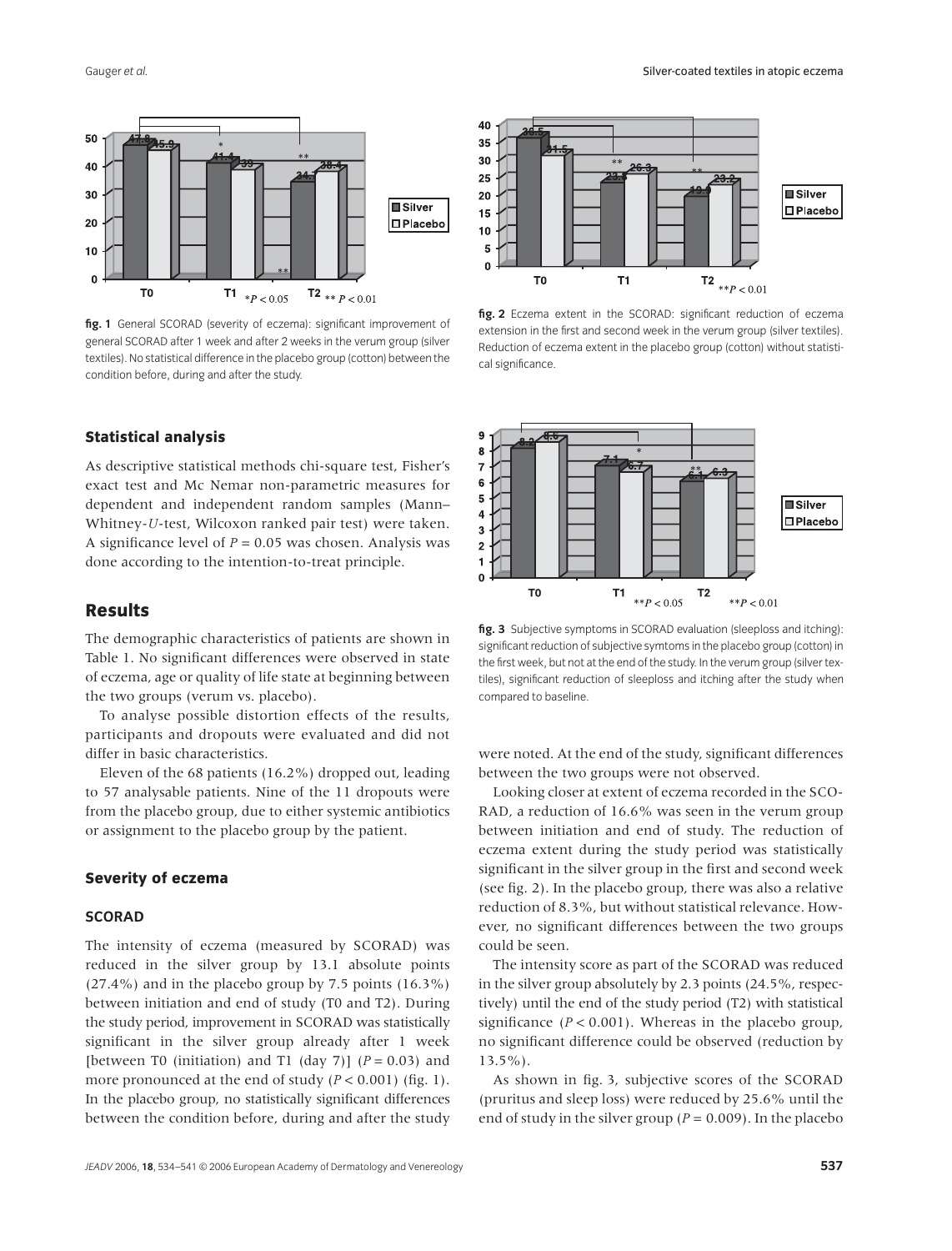group, reduction amounted to 26.7% until the end of study being also statistically significant in the first week (T0 vs.  $T1: P = 0.01$ ). There were no statistically significant differences between both treatment groups.

#### **Self-assigned skin condition**

As recorded in the questionnaire (Table 2), significant differences between the silver group and the placebo group were observed after 7 days' wearing period concerning the subjective assessment of pruritus improvement  $(P = 0.02)$ .

After 2 weeks, improvement of pruritus was still highly significant in the verum group when compared to placebo (*P <* 0.001). Even the skin condition was assessed significantly better  $(P = 0.003)$  in the silver group and so was sleep improvement  $(P = 0.02)$ , when evaluating the questionnaire (Table 2).

Improvement of pruritus was also seen as the most significant difference between silver and placebo groups when evaluating the daily recorded symptoms (diary). Pruritus during day and night were reduced consequently during the 2-week wearing period, showing statistically significant reduction at day 14 when compared to day 1  $(P = 0.008$  and  $P = 0.011$ , respectively). Day and night pruritus decreased also in the placebo group, lacking statistical significance, however. A statistically significant difference between the two groups could not be observed at any point of time.

Waking-up frequency was also reduced significantly at the end of study in the silver group when compared to baseline (*P =* 0.011), whereas no significant decline could be observed in the placebo group.

Sleep loss and subjective evaluation of skin condition as recorded in the diary did not show any significant differences between the two groups or definite points of time during the study period. A tendency of better assessment of the skin condition was noted in the silver group.

#### **Functionality and wearing comfort of textiles**

Between the verum and placebo group significant differences were observed after 7 days concerning the subjective assessment of wearing comfort  $(P = 0.004)$  and easy drying of the study textiles (*P <* 0.001). In addition, silvercoated study textiles showed a better temperature regulation than cotton (73.5% and 50%, respectively) without relevant heat sensation (8.8% vs. 13.6%), the differences lacking statistical significance, however.

Silver textiles demonstrated an accelerated drying behaviour (*P <* 0.001) in comparison to normal textiles as the only significant difference in functionality between the two groups (verum vs. placebo).



**fig. 4** Impairment of quality of life (QOL): significant improvement at the end of study in placebo (cotton) and verum (silver) group.



**fig. 5** Concomitant topical steroid therapy: tendency of more pronounced reduction of steroid use in the verum group (silver textiles) without statistical significance.

#### **Quality of life**

Impairment of QOL was reduced in the silver group by 10.5 points (or 18.9%) and in the placebo group by 9.1 points (or 17.1%) after 2 weeks (T2). QOL was felt to be significantly better in both groups at the end of study  $(P = 0.009$  and  $P = 0.01$ , respectively) as demonstrated in fig. 4. No significant differences were observed between the two groups.

#### **Concomitant use of medication**

In total, 43 patients (75.4%) were using topical steroids. More patients applied topical steroids in the placebo group than in the silver group (84.4% vs. 68.6%, respectively) without statistical significance.

At baseline, 42.9% of the silver group and 22.7% of the placebo group had been using topical steroids. After 2 weeks, steroid consumption was reduced to 24.6% in total, 28.6% in the silver and 18.2% in the placebo group.

A tendency of a more pronounced difference in steroid use was noted in the silver group (fig. 5). However, no statistical differences between the two study groups or during the course of treatment were observed.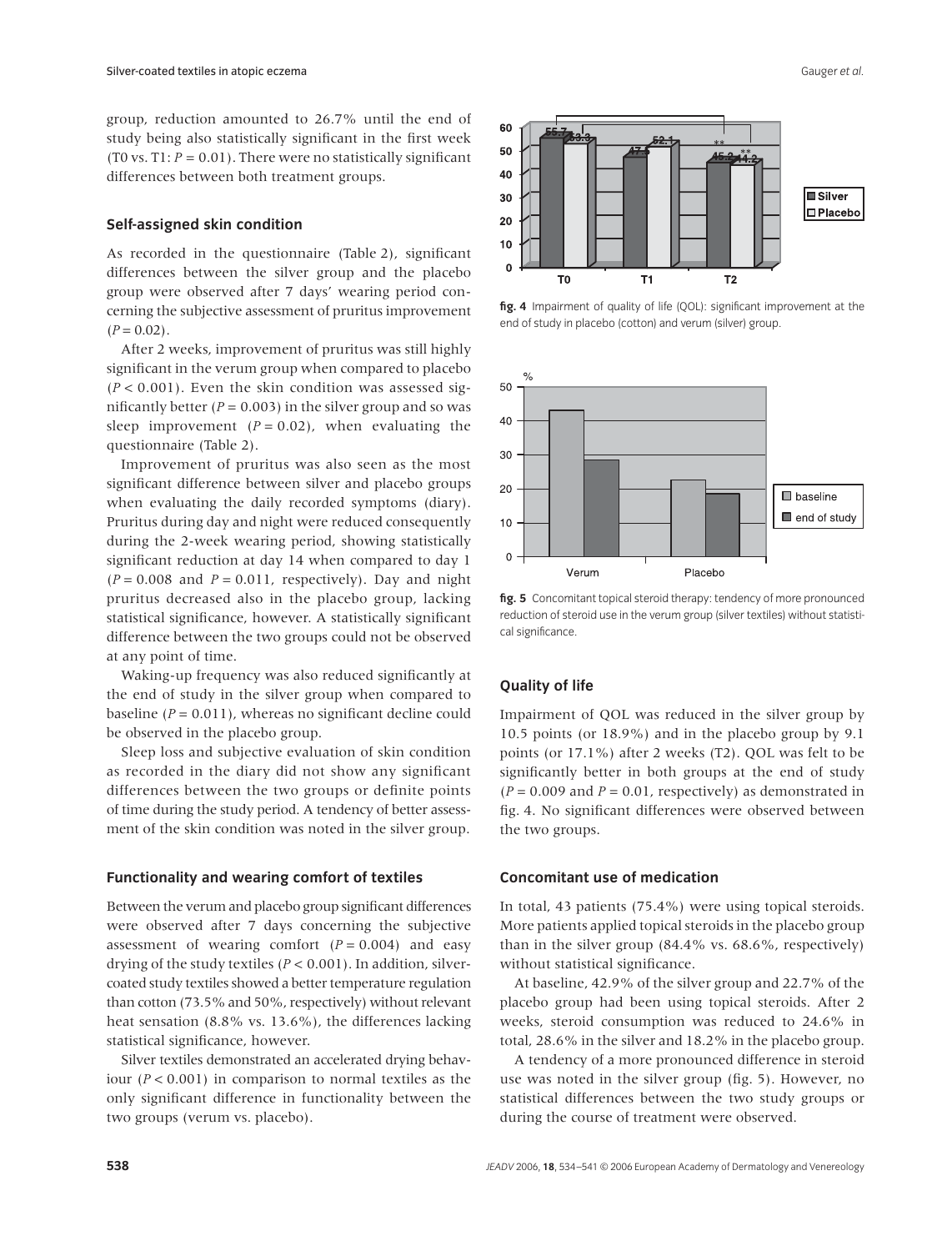#### **Side-effects**

No side-effects related to the study textiles and not answered in the questionnaire were noted during the study.

### **Discussion**

In the present study, the clinical efficacy of silver-coated textiles was shown in AE together with a high functionality and high wearing comfort.

Textiles in the treatment of AE are commonly used to provide a barrier from trauma including scratching and exogenous provocation.<sup>22</sup> A wide spectrum of exogenous provocation factors of AE has been identified. Relevant trigger factors can either be unspecific, such as irritants, or individually specific, such as allergies.10 Irritative factors include UV radiation, water and detergents, sweat or extreme temperatures or temperature wavings – from heat to cold or vice versa. Silver-coated study textiles have proven to show a better, but not statistically relevant, temperature regulation than cotton (73.5% and 50%, respectively) without relevant heat development (8.8% vs. 13.6%). Beside irritant mechanisms, allergic reactions to aeroallergens are known to be major triggering factors and exposure to relevant allergens may lead to exacerbation and/or maintenance of AE. Most important aeroallergens are house dust mites, pollen and animal dander, such as cat, dog or horse. Relevance of the respective allergen can be best evaluated by the atopy-patch test, which shows a higher specificity than specific IgE and skin prick test.23,24 Beside allergen avoidance, which may be problematic in case of ubiquitous aeroallergens such as pollen, protection of the exposed skin from provocation factors by suitable textiles is the most important measure. In addition, textiles protect the inflamed or sensitive skin from scratching sequelae (disruption of the 'itch-and-scratch-cycle') and are in common use as therapeutic tools.<sup>11,22</sup> Wet tubular bandages or even wet clothes ('wet wrap dressings') over topical corticosteroids or emollients are known to reduce pruritus and inflammation.25 All-in-one suits made of cotton for infants are in regular therapeutic use. Therefore, suitable clothes may help to contribute to barrier and eczema stabilization.<sup>11,22,26</sup> These effects of textiles in the therapy of AE may explain the observed improvement in clinical severity (SCORAD) in the study in the verum as well as the placebo group.

In addition, microbial stimuli such as bacteria or fungi, especially *Staphylococcus aureus*, are recognized as important provocation factors of AE.3,5,6

The degree of colonization has been found to be associated with disease severity.<sup>2,4,8</sup> Recently we have shown that silver-coated textiles were able to significantly reduce *S. aureus* colonization already 2 days after initiation of textile treatment as well as 7 days later and even 7 days after cessation of treatment. The reduction of *S. aureus* was paralleled by a reduction of clinical severity, supporting the clinical experience that antiseptic therapy is essential for an efficient therapy of affected lesions in AE.12

In the present study, improvement of eczema was clearly shown by significant reduction of SCORAD. Reduction was significant only in the silver group after 7 and 14 days, whereas in the placebo group no statistical difference was noted between before and after the study. This may be explained by the antibacterial effect of silver leading to a reduction of the provocation factor *S. aureus*. These findings are in accordance with earlier studies showing that antibiotic or antiseptic therapy is essential for a faster clearance of AE.27,28 Clinical improvement was also seen in the placebo group, probably because of the additional treatment regimen with cotton textiles and the placebo effect of investigator and medical care. These findings further support the effect of textiles in the therapy of AE by protection from provocation factors, as mentioned above.

The disruption of the skin barrier function in patients with AE is known to be one of the major pathophysiological aspects of the disease.26 Quantitative and qualitative changes in lipid composition<sup>29–31</sup> result not only in an increased transepidermal water loss (TEWL)<sup>32</sup> but also in a higher susceptibility for external irritants in affected and non-affected skin.22,26

The selection of a suitable textile is of high importance since textiles are known to serve as major irritants and provocation factors themselves depending on the fibre quality. The irritant potential of fabric depends on fibre diameter, temperature and humidity of the material that is worn directly on the skin.<sup>33,34</sup> In the study conveyed it could be shown that wearing comfort, functionality and acceptance of the study textiles are comparable to cotton, i.e. the irritant potential of micromesh material of study silver-coated textiles is as low as in cotton, which is the fabric that is recommended for patients with AE to wear directly on the skin. In the first week of the study, wearing comfort of the silver-coated textiles was even assessed significantly higher than cotton. In addition, silver-coated textiles were able to reduce pruritus significantly better when compared to cotton, already after 7, but still after 14 days. Overall, improvement in pruritus was seen as one of the major hallmarks of the silver-coated textiles.

In summary, it was clearly shown that silver-coated textiles are able to reduce clinical severity of AE within a wearing period of 2 weeks significantly without side-effects. Silver-coated textiles were comfortable and comparable to cotton concerning their wearing comfort and functionality;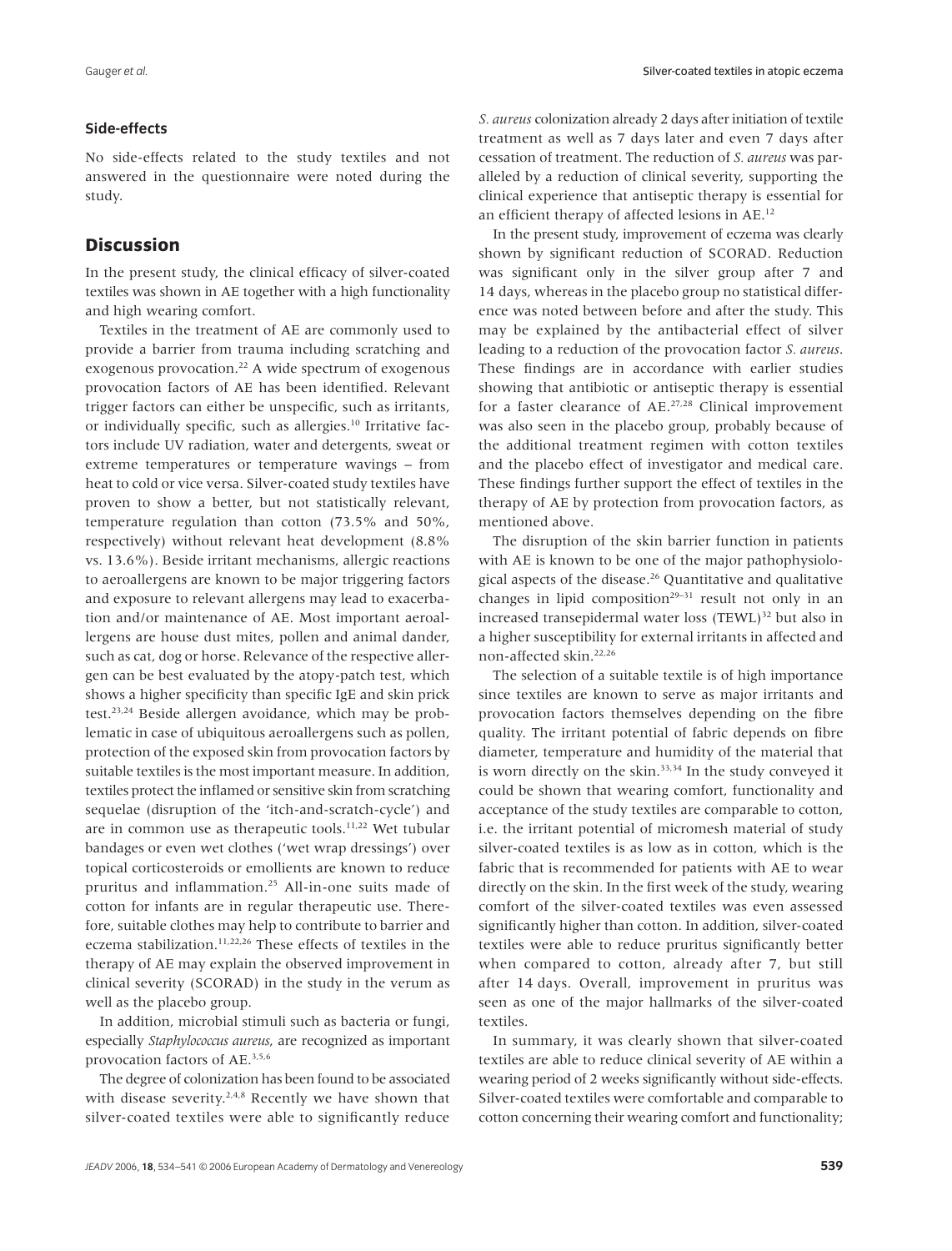pruritus could be diminished even more effectively than with cotton. These therapeutic effects lead to a significantly lower impairment of quality of life, already after 2 weeks. Superior effects of silver-coated textiles might be explained by their proven antibacterial quality, which may offer the advantage to enhance the clinical efficacy of glucocorticosteroid or other anti-inflammatory therapy and possibly lead to less frequent use of topical corticosteroids or use of less potent corticosteroids. This tendency could be observed in a greater reduction of steroidal consumption in the silver group.

Although no obvious side-effects could be noted during the study period, the amount and the effect of silver ions detached from the textiles as well as resorption effects in patients wearing silver-coated textiles need to be further investigated.

# **References**

- 1 Leung DYM. Role of *Staphylococcus aureus* in atopic dermatitis. In: Bieber T, Leung DYM, eds. *Atopic Dermatitis.* Marcel Dekker, New York, 2002: 401–418.
- 2 Bunikowski R, Mielke ME, Skarabis H *et al.* Evidence for a disease-promoting effect of *Staphylococcus aureus-*derived exotoxins in atopic dermatitis. *J Allergy Clin Immunol* 2000; **105**: 814–819.
- 3 Yarwood JM, Leung DY, Schlievert PM. Evidence for the involvement of bacterial superantigens in psoriasis, atopic dermatitis, and Kawasaki syndrome. *FEMS Microbiol Lett* 2000; **192**: 1–7.
- 4 Nomura I, Tanaka K, Tomita H *et al.* Evaluation of the staphylococcal exotoxins and their specific IgE in childhood atopic dermatitis. *J Allergy Clin Immunol* 1999; **104**: 441– 446.
- 5 Mempel M, Schmidt T, Weidinger S *et al.* Role of *Staphylococcus aureus* surface-associated proteins in the attachment to cultured HaCaT keratinocytes in a new adhesion assay. *J Invest Dermatol* 1998; **111**: 452–456.
- 6 Leung DYM. Atopic dermatitis: the skin as a window into the pathogenesis of chronic allergic diseases. *J Allergy Clin Immunol* 1995; **96**: 302–318.
- 7 Ring J, Abeck D, Neuber K. Atopic eczema: role of microorganisms on the skin surface. *Allergy* 1992; **47**: 265– 269.
- 8 Williams RE, Gibson AG, Aitchison TC, Lever R, Mackie RM. Assessment of a contactplate sampling technique and subsequent quantitative bacterial studies in atopic dermatitis. *Br J Dermatol* 1990; **123**: 493–501.
- 9 Bode U, Ring J, Neubert U. Intrakutantestungen und bakteriologische Untersuchungen bei Patienten mit atopischem Ekzem. *Allergologie* 1982; **5**: 259–261.
- 10 Fischer S, Ring J, Abeck D. Atopic eczema. Spectrum of provovocation factors and possibilities for their effective reduction and elimination. *Hautarzt* 2003; **54**: 914–924.
- 11 Ring J, Brockow K, Abeck D. The therapeutic concept of 'patient management' in atopic eczema. *Allergy* 1996; **51**: 206–215.
- 12 Gauger A, Mempel M, Schekatz A *et al.* Silver-coated textiles reduce *Staphylococcus aureus* colonization in patients with atopic eczema. *Dermatology* 2003; **207**: 15–21.
- 13 Feng QL, Wu J, Chen GQ *et al.* A mechanistic study of the antibacterial effect of silver ions on *Escherichia coli* and *Staphylococcus aureus*. *J Biomed Mater Res* 2000; **52**: 662–668.
- 14 Hollinger MA. Toxicological aspects of topical silver pharmaceuticals. *Crit Rev Toxicol* 1996; **26**: 255–260.
- 15 Stalder JF, Fleury M, Sourisse M *et al.* Comparative effect of two topical antiseptics (chlorhexidine vs KMn04) on bacterial skin flora in atopic dermatitis. *Acta Derm Venereol Suppl (Stockh*) 1992; **176**: 132–134.
- 16 Lansdown AB. Silver. I: its antibacterial properties and mechanism. *J Wound Care* 2002; **11**: 125–130.
- 17 Hanifin JM, Rajka G. Diagnostic features of atopic dermatitis. *Acta Derm Venereol Suppl (Stockh)* 1980; **92**: 44– 47.
- 18 Kunz B, Oranje AP, Labreze L *et al.* Clinical validation and guidelines for the SCORAD index: consensus report of the European Task Force on Atopic Dermatitis. *Dermatology* 1997; **195**: 10–11.
- 19 European Task Force on Atopic Dermatitis. Severity scoring of atopic dermatitis. The SCORAD index. Consensus report of the European Task force on Atopic Dermatitis. *Dermatology* 1993; **186**: 23–31.
- 20 Niedner R, Schöpf E. Clinical efficacy of topical glucocorticoid preparations and other types of dermatics in inflammatory diseases, particularly in atopic dermatitis. *Curr Probl Dermatol* 1993; **21**: 157–169.
- 21 Schäfer T, Staudt A, Ring J. German instrument for the assessment of quality of life in skin diseases (DIELH). Internal consistency, reliability, convergent and discriminant validity and responsiveness. *Hautarzt* 2001; **52**: 624–628.
- 22 Abeck D, Strom K. Optimal management for atopic dermatitis. *Am J Clin Dermatol* 2000; **1**: 41–46.
- 23 Darsow U, Ring J. Airborne and dietary allergens in atopic eczema: a comprehensive review of diagnostic tests. *Clin Exp Dermatol* 2000; **25**: 544–551.
- 24 Darsow U, Vieluf D, Ring J. Evaluating the relevance of aeroallergen sensitization in atopic eczema with the atopy patch test: a randomized, double-blind multicenter study. Atopy Patch Test Study Group. *J Am Acad Dermatol* 1999; **40**: 187–193.
- 25 Wolkerstorfer A, Visser RL, De Waard van der Spek FB, Mulder PG, Oranje AP. Efficacy and safety of wet-wrap dressings in children with severe atopic dermatitis: influence of corticosteroid dilution. *Br J Dermatol* 2000; **143**: 999–1004.
- 26 Abeck D, Bleck O, Ring J. Skin barrier and eczema. In: Ring J, Behrendt H, Vieluf D, eds. *New Trends in Allergy IV.* Springer, Berlin, 1996: 213–220.